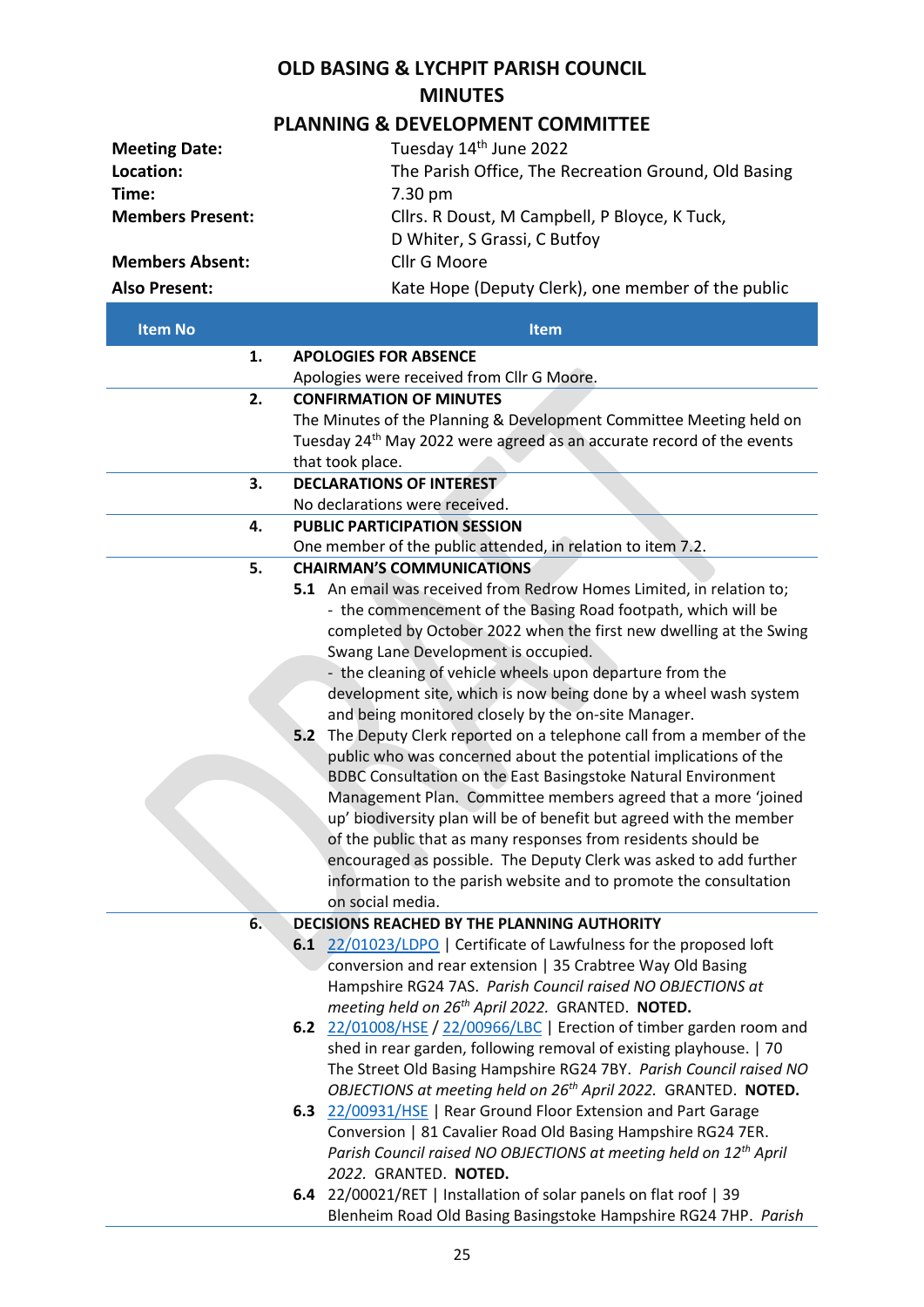## **OLD BASING & LYCHPIT PARISH COUNCIL MINUTES**

| <b>Item No</b> | <b>Item</b>                                                                                                                                                                                                  |
|----------------|--------------------------------------------------------------------------------------------------------------------------------------------------------------------------------------------------------------|
|                | Council raised NO OBJECTIONS at meeting held on 12 <sup>th</sup> April 2022.                                                                                                                                 |
|                | GRANTED. NOTED.                                                                                                                                                                                              |
| 7.             | <b>NEW APPLICATIONS</b>                                                                                                                                                                                      |
|                | 7.1 22/01327/RET   Single storey flat roofed rear extension, side<br>extension and loft conversion with dormers. (Alternative scheme to<br>that approved under 21/00474/HSE to allow change in materials and |
|                | cladding)   25 Bracken Bank Lychpit Hampshire RG24 8TQ. NO                                                                                                                                                   |
|                | OBJECTION, but members were concerned about the cladding<br>which was not featured on the original design.                                                                                                   |
|                | 7.2 22/01514/FUL   Erection of a new apartment block to accommodate                                                                                                                                          |
|                | 2no. two-bed apartments   Crossways Childrens Home 42                                                                                                                                                        |
|                | Milkingpen Lane Old Basing Hampshire RG24 7DL. Councillors                                                                                                                                                   |
|                | expressed their serious OBJECTIONS with regards to the following                                                                                                                                             |
|                | aspects of this application.                                                                                                                                                                                 |
|                | Gross overdevelopment of the plot and total loss of the open                                                                                                                                                 |
|                | character of this prominent intersection within the village.                                                                                                                                                 |
|                | Having already seen too much development of the opposite                                                                                                                                                     |
|                | corner of the junction (1A/1B Byfleet Avenue), the cumulative                                                                                                                                                |
|                | effect is eroding the character of the area.<br>Further loss of communal garden space, making this plot<br>$\overline{\phantom{a}}$                                                                          |
|                | significantly out of keeping with the other, low density,                                                                                                                                                    |
|                | dwellings in the neighbouring areas.                                                                                                                                                                         |
|                | Likelihood of extensive traffic issues, particularly at peak times                                                                                                                                           |
|                | due to proximity of local schools (please note that the                                                                                                                                                      |
|                | Transport Survey dated January 2021 was prepared for a                                                                                                                                                       |
|                | previous application and does not relate specifically to this                                                                                                                                                |
|                | application and therefore cannot be assumed to contain<br>accurate data).                                                                                                                                    |
|                | Parking for four more cars will be required (in addition to the                                                                                                                                              |
|                | 18 cars already allowed for to accommodate the 'existing'                                                                                                                                                    |
|                | dwellings) - how will this be achieved?                                                                                                                                                                      |
|                | Loss of a significant and important mature tree (in addition to                                                                                                                                              |
|                | those already removed by the developer against the assurances                                                                                                                                                |
|                | of the original landscape plans) which is devastating for this                                                                                                                                               |
|                | corner of the village.                                                                                                                                                                                       |
|                | 7.3 22/01497/FUL   Installation of 8 no. 10m high columns and 12 no.<br>LED Floodlights   The Tennis Club Riley Lane Old Basing Hampshire                                                                    |
|                | RG24 7DH. The Committee noted that the Old Basing Tennis Club                                                                                                                                                |
|                | had discussed the possibility of having floodlights installed at the                                                                                                                                         |
|                | Facilities Management Meeting on 21 <sup>st</sup> September 2021 and that a                                                                                                                                  |
|                | vote "in principle" for the proposal was taken and carried by 5                                                                                                                                              |
|                | votes to 2 at that meeting.                                                                                                                                                                                  |
|                | This committee voted unanimously to OBJECT to the planning                                                                                                                                                   |
|                | application, for the following reasons.                                                                                                                                                                      |
|                | The increased urbanisation of a rural recreation ground, in a                                                                                                                                                |
|                | village that strongly opposes street lighting. Urbanisation such<br>as this would cause loss of the calm quality and natural peace                                                                           |
|                | and quiet that other users of the Recreation Ground                                                                                                                                                          |
|                | appreciate.                                                                                                                                                                                                  |
|                | The proposed light columns are 10m tall and, being very similar                                                                                                                                              |
|                | to telephone masts, it is worth noting that the Borough                                                                                                                                                      |